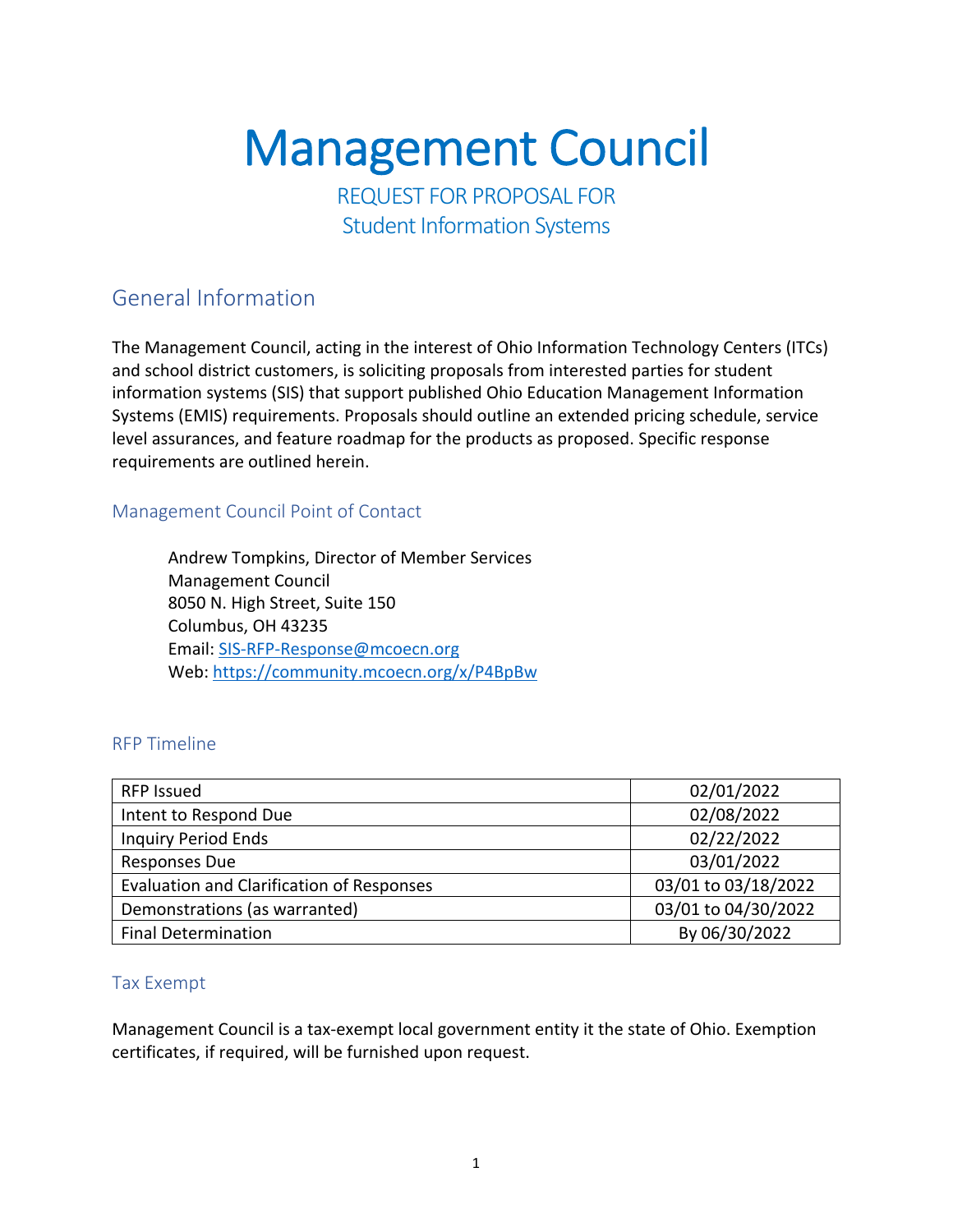#### Management Council Business Environment

Management Council is organized as an Ohio Council of Governments (COG). Principal membership of the Management Council COG consists of 18 independent regional data centers known as Information Technology Centers (ITCs). ITC membership primarily consists of Ohio school districts and other local governmental entities. Through member ITCs, the Management Council's collective service reach extends to approximately 1.8 million students and over 400,000 teachers, administrators, and support staff learning and working in over 900 school districts, Career Centers, and Educational Service Centers in Ohio.

Individually and collectively, the Management Council and ITCs operate multiple secure data facilities within Ohio. These facilities are interconnected through a fiber optic network at speeds of 10-100Gb. Schools connect to ITCs to consume services provisioned by ITCs.

A central role of Management Council and ITCs is implementing and supporting five core services consisting of school accounting and payroll, required state reporting (EMIS), K12 Digital Library Services (INFOhio), intra and internet connectivity, and student information management. ITCs acquire, provision, and support applications and services which are consumed on local, regional, or state level that fulfill requirements of their school district owners. This RFP is intended to generate pricing and other information necessary for ITCs to successfully acquire and provision future student information services to K12 schools.

# Instructions to Respondents

#### Intent to Respond

Any vendor interested in submitting a final response must submit a simple email on or before **4pm on February 8, 2022**, stating their intent to respond. Management Council will use this information to plan resources for evaluating responses.

#### **Inquiries**

Inquiries must be submitted by email via the response address noted above no later than **4pm on February 22, 2022**. Answers to appropriate questions will be published at the web address noted above. If inquiries result in a constructive change to this RFP, an amended version will be issued. Management Council reserves the right to determine if a response is warranted. Management Council may, at its discretion, seek additional clarification from the sender. Management Council may also, at its discretion, seek outside assistance in formulating a response. Management Council does not guarantee a response to inquiries will be posted by the RFP response deadline.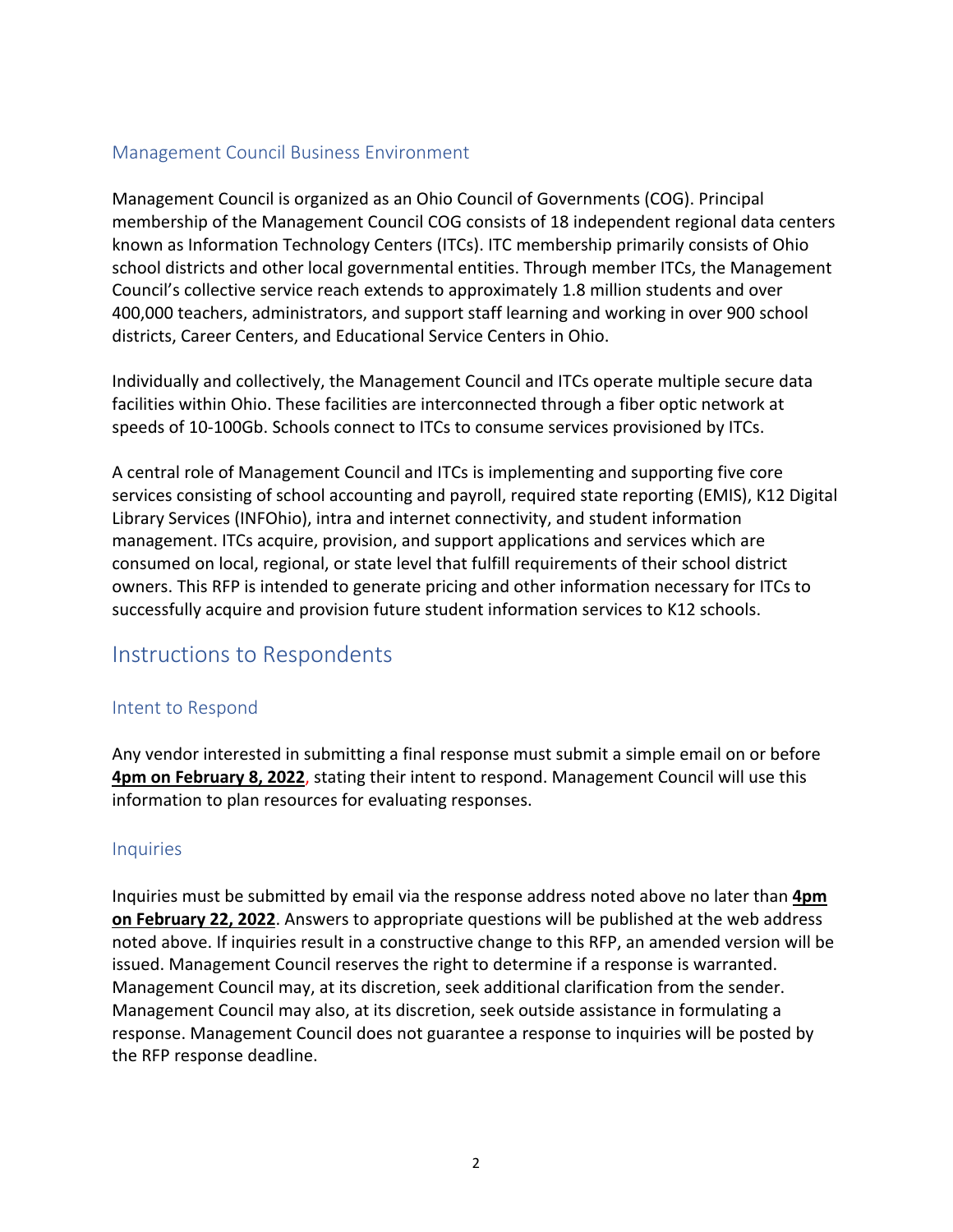#### Responses

Proposals *must* be submitted in electronic format; no other means will be accepted. A postscript file format (.pdf) is preferred. Proposals should be submitted by electronic mail to SIS-RFP-Response@mcoecn.org. The subject of the email should be "SIS RFP Response."

Proposals should include a cover letter signed by a representative of the vendor who is authorized to negotiate and approve an agreement on behalf of the vendor. The cover letter should contain a brief description of the proposal, include a summary of the costs of the proposed solution, and list pertinent contact information for the vendor and vendor's representative. Additional details are noted in the Qualifications and Evaluations section of this RFP.

Full responses to this RFP must be received no later than **4pm on March 1, 2022**. Responses will not be read in public on this date, but each timely response will be acknowledged. Management Council reserves the right to reject any proposal not received by the indicated time and date. Management Council is not responsible for any delays that may impede the timely delivery any proposal. Management Council may, at its discretion, extend the due date in consideration of events beyond the control of Management Council or respondents, or for any other reason deemed to be in the best interest of Management Council. Management Council is not obligated to acknowledge, announce, or otherwise notify respondents or potential respondents of said extension.

By submitting a response, a respondent represents to Management Council that the proposal contained therein will be held open and binding for the respondent upon acceptance, through August 31, 2022. Management Council shall not be responsible for any cost or expense a respondent incurs during the preparation, qualification, or evaluation of a response to this RFP.

# Provisions and Disclaimers

#### Awards

Management Council reserves the right to award multiple recipients, reject any response, including that of the lowest-cost respondent, accept responses either in whole or in part, award contracts by individual items or by lump-sum total. Management Council also reserves the right to waive any irregularities, defects, or omissions in any response should it be deemed to be in the best interest of the Management Council to do so. Such irregularities, defects, or omissions are deemed to be non-prejudicial to other respondents.

Management Council may award a contract based upon initial responses without a discussion of such responses with other competing vendors. However, Management Council may, at its discretion, elect to conduct oral presentations with selected vendors, request additional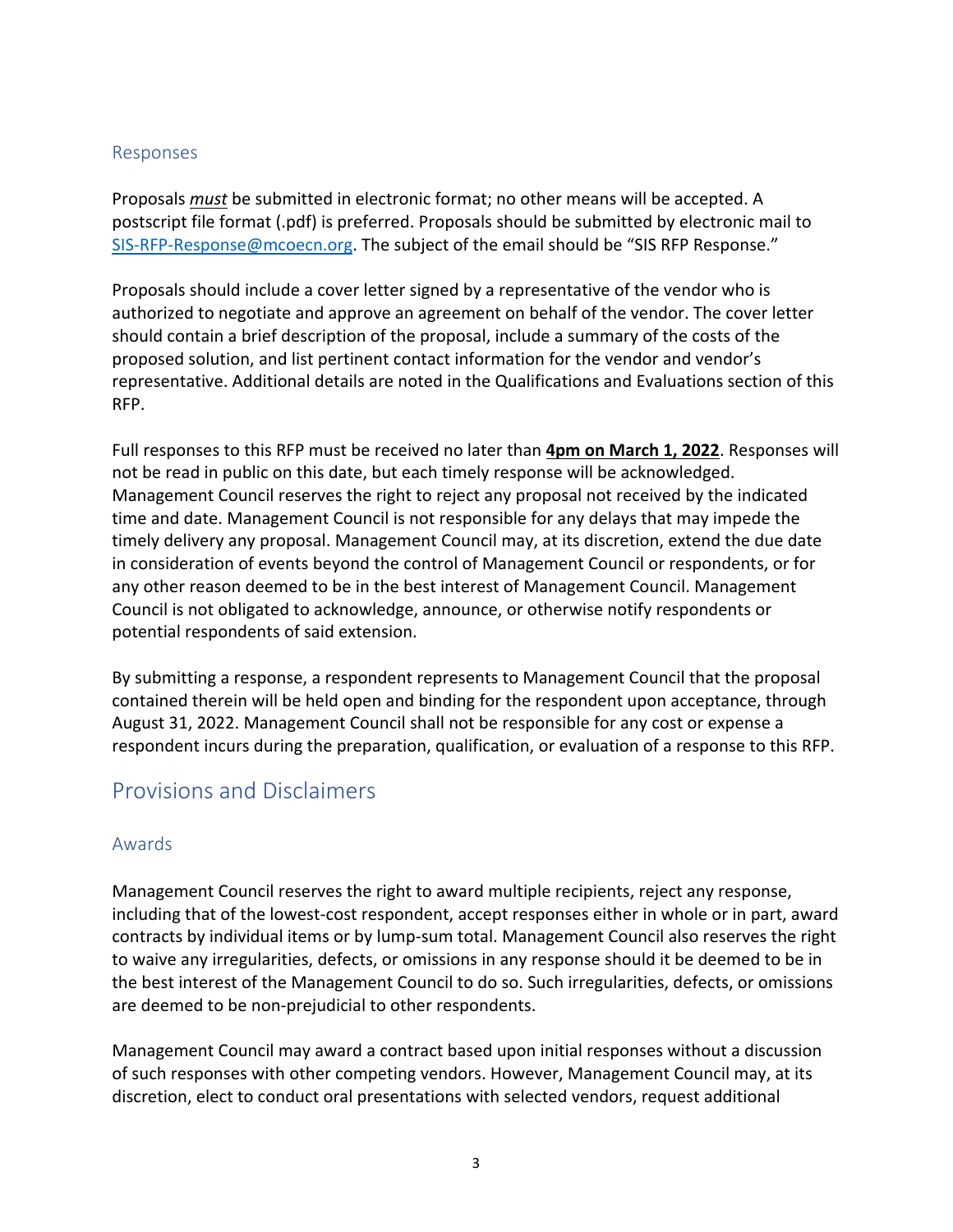information, and/or conduct additional meetings with vendors still under active consideration. Management Council is not required to provide all respondents with such an opportunity.

## Final Determination

Final determination of award will be made at the sole discretion of Management Council upon careful consideration of any information as it may deem pertinent. Awards will be made with the objective of securing those identified services that will best serve the overall needs of Management Council and its members in terms of functionality, efficiency, compatibility, reliability, and cost effectiveness. Management Council reserves the discretion to determine the relative importance of such criteria in the decision-making process.

## Confidentiality and Non-Disclosure

All responses and supporting material become the property of the Management Council and are subject to public access. To the extent permitted by state and federal open records laws, Management Council will make reasonable effort to maintain the confidentiality of information that the respondent clearly marks as requiring confidential treatment.

Management Council may be willing to execute a non-disclosure agreement to protect designated information from disclosure as a public record. Such non-disclosure should be requested at least five (5) business days prior to the submission of a response to this RFP.

## News Releases

Respondents will at no time make any news or advertising releases pertaining to the RFP document for any purpose without the prior approval of, and in coordination with, the Management Council.

## Open Procurement

The sole purpose of this RFP is to communicate the interests of Management Council in obtaining pricing for the goods and services listed herein and does not in any way obligate Management Council to purchase said goods and services. Management Council reserves the right to accept any item or group of items proposed in any response, purchase more or less of each item or service at the unit price offered in the response, and negotiate with respondents regarding variations to the original RFP specifications which may be in the best interest of Management Council.

Except for agreement(s) for any application(s) currently or previously supported by Management Council or ITCs to provision student information services, this RFP is made without any previous understanding or agreement with any person, firm, or corporation making a proposal for the same purpose, and in all respects is fair and without collusion or fraud.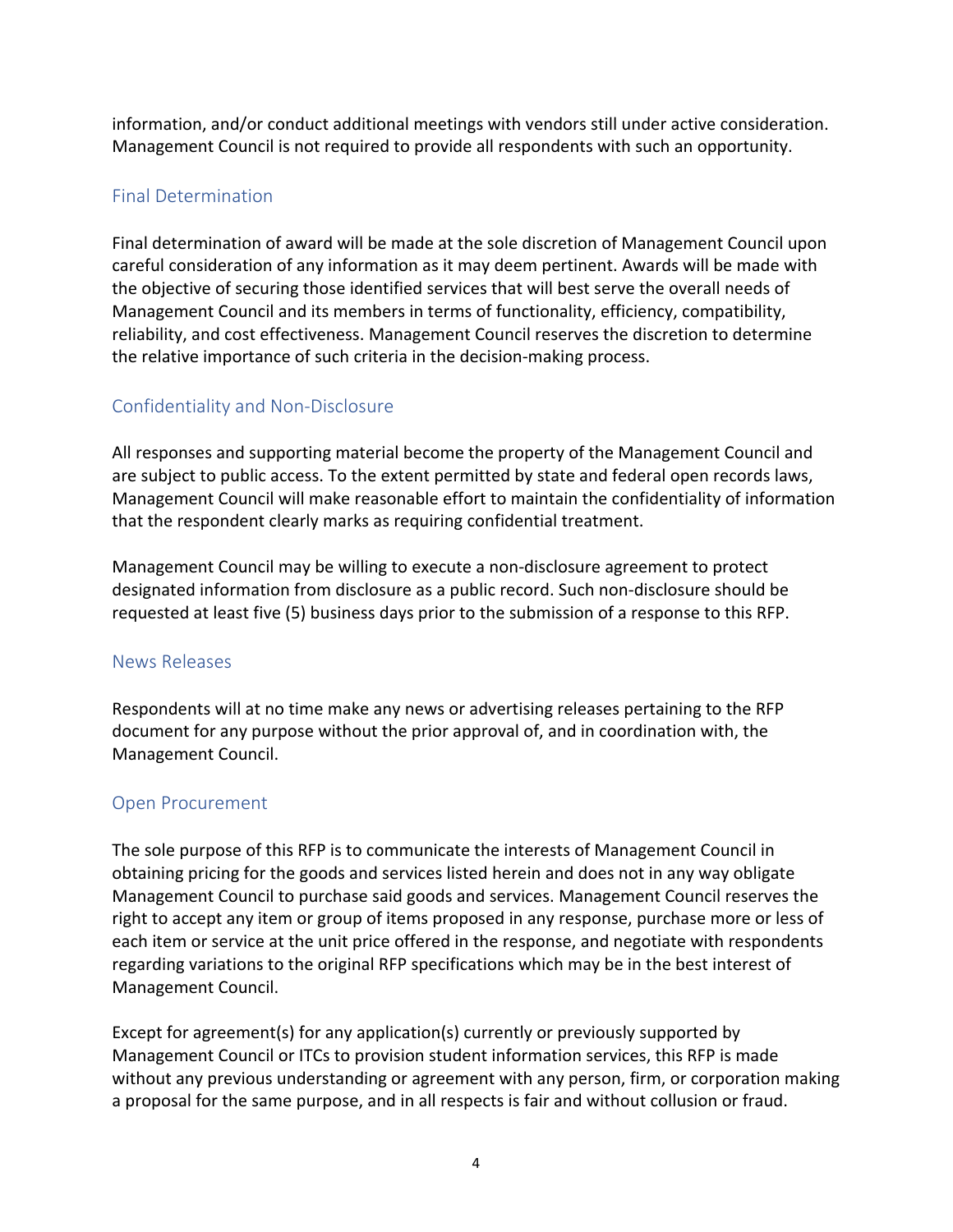No person, including any member of Management Council, or any officer, employee, or person whose salary is payable in whole or in part from the treasury of the Management Council, will knowingly be permitted to participate in the review process or the selection of a successful vendor if he, a family member, or business associate would have any interest in the resulting contracts for supplies, materials, equipment, work, or services that would be prohibited by Ohio ethics laws or laws prohibiting an unlawful interest in a public contract.

# Qualification and Evaluation

# Qualified Solution Requirements

Successful responses must include the following:

- 1. A cover letter of no more than 10 pages containing executive summary information that describes your company, primary point of contact, proposed solution, and pricing.
- 2. A list of Ohio reference customers demonstrating at least one ITC customer, or a minimum of 10 Ohio public school district customers.
- 3. Response to the items noted under "Additional Qualified Vendor Requirements."
- 4. A completed *Management Council SIS RFP Functional Requirements* checklist noting availability of features described in that document.
- 5. Details and conditions pertaining to an offer of best and lowest pricing for a student records management system product, stated on a per-student basis, with a commitment to honor said pricing for a period of at least five years.
- 6. A support commitment and service level agreement (SLA) and related recompense aligned to the product(s) and dates in the proposed solution.
- 7. A roadmap detailing new and upgraded features, modules, and user interface enhancements with planned release/availability dates. The roadmap should communicate planned enhancements through a period ending June 30, 2024, or beyond.
- 8. A detailed explanation of data import and export capabilities for the purpose of integrating with third-party products.
- 9. Hosting and/or delivery options and pricing for provisioning the product locally, regionally, statewide, or via a vendor-supported cloud-hosting alternative with said hosting located within the continental United States and preferably within a Management Council facility.
- 10. Options and pricing for initial and ongoing training for ITC support personnel.
- 11. Options and pricing for initial and ongoing training for end-user (aka school district) personnel offered by or through ITCs.

# Additional Qualified Vendor Requirements

- 1. A commercial presence in the continental United States.
- 2. A description of the current US customer footprint.